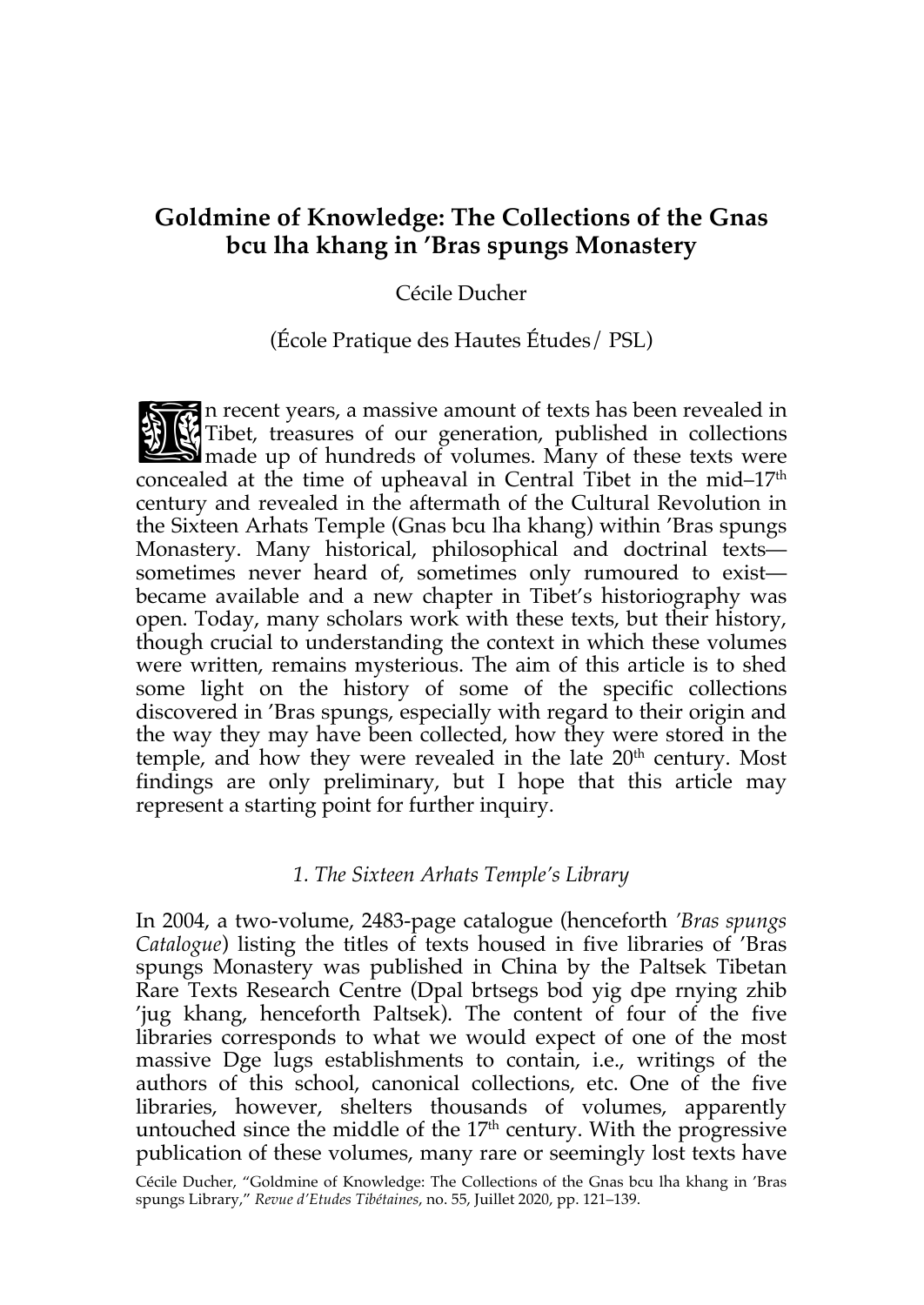become available again, and the editors of the catalogue and of many of the ensuing collections therefore compare the importance of this discovery for the history of pre– $17<sup>th</sup>$  century Tibet to that of the Dunhuang library-cave for pre–11<sup>th</sup> century Central Asia.<sup>1</sup> Before entering into the history of this discovery, its scale can be measured by listing some of the published collections that contain texts from the Sixteen Arhats Temple:

- 2006, 2007, 2009, 2015: *Bka' gdams gsung 'bum phyogs bsgrigs* (120 vols). According to Karma bde  $\text{legs},^280\%$  of the titles of the collection come from the Sixteen Arhats Temple.
- 2007: *Rngog chos skor phyogs bsgrigs* (10 vols): 100%.
- 2008: *Jo nang tā ra na tha'i gsung 'bum phyogs bsgrigs par blangs par ma* (10 vols) and other complete works of Jo nang masters (more than 100 volumes): 70% stem from the Sixteen Arhats Temple.
- 2010, 2011, 2012, 2015: *Bod kyi lo rgyus rnam thar phyogs bsgrigs* (120 vols). According to Karma bde legs, these historical texts fill more than 500 volumes, and 40% come from the Sixteen Arhats Temple.
- According to Karma bde legs, 60% of the 400 volumes of Bka' brgyud material published recently come from the Sixteen Arhats Temple, including:
	- o 2011: *Lho brag mar pa lo tsā'i gsung 'bum* (7 vols).
	- o 2011: *Ras chung snyan brgyud skor* (19 vols).
	- o 2011: *Rje btsun mi la ras pa'i gsung 'bum* (5 vols).
	- o 2013: *Sgam po'i gdan rabs rim byon gyi gsung 'bum* (19 vols).
	- o 2013: *Dpal rgyal dbang karma pa sku phreng rim byon gyi gsung 'bum* (108 vols), etc.
- 2012, 2014: *Dus 'khor phyogs bsgrigs chen mo* (40 vols); 150 volumes in total, 70% are from the Sixteen Arhats Temple.

Alongside these publications, many studies and translations of individual texts have been undertaken, and collections have been recompiled in numerous Tibetan publications. The origin of these

<sup>1</sup> *'Bras spungs Catalogue* vol.1: 10.

<sup>&</sup>lt;sup>2</sup> Karma bde legs 2019. Karma bde legs was one of the editors from Paltsek who took part in the work in the 'Bras spungs libraries in 2002–2003. 2002 was the year of the creation of the Paltsek Research Centre. For a list of their publications, see, for instance, the online Tibetan bookstore managed by Jörg Heimbel: https://www.tibetanbookstore.org/book-list-dpal-brtsegs/. Accessed April 8, 2019.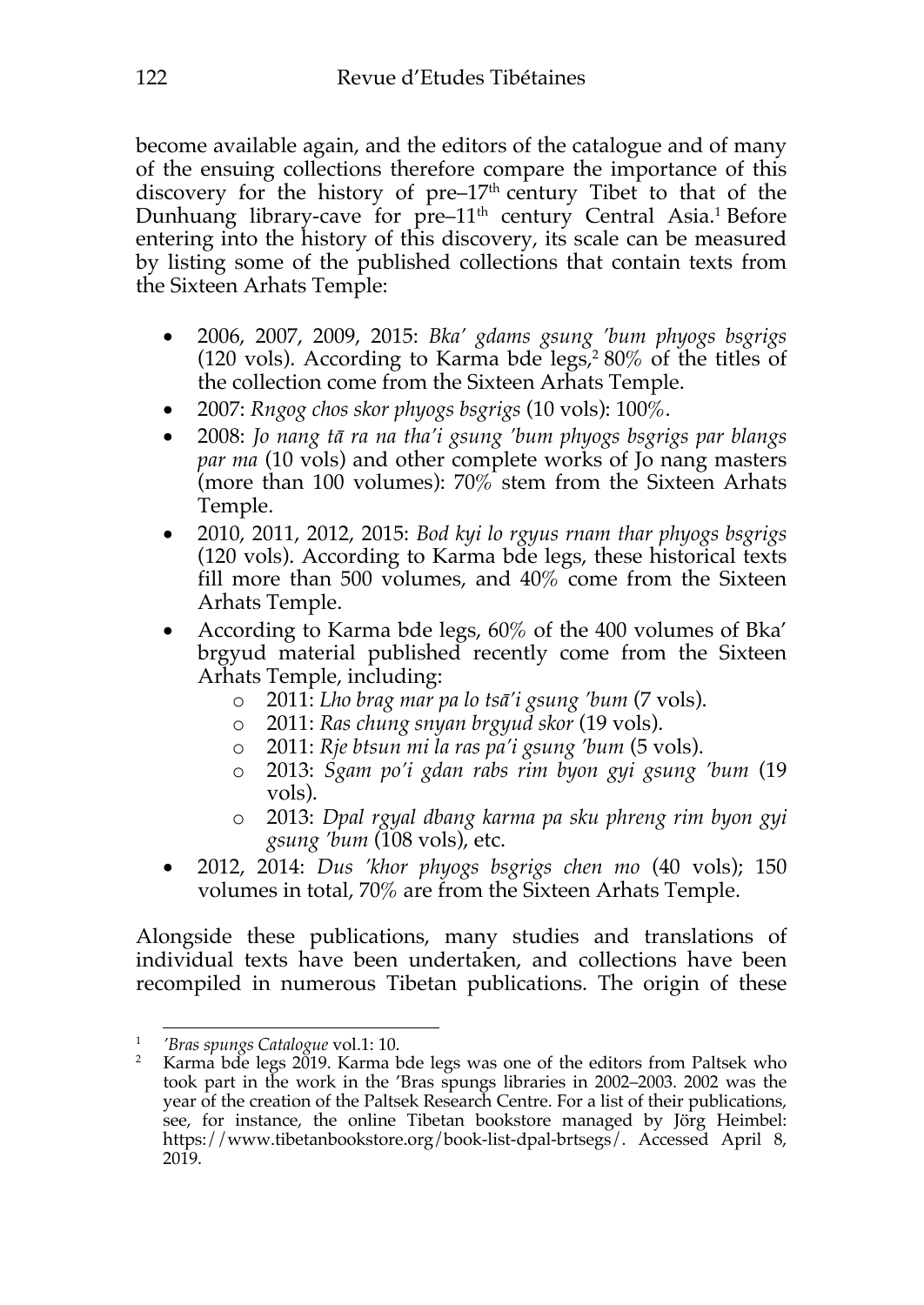texts, however, has not been thoroughly described. Although the present article does not intend to be a complete assessment of the texts that were once stored in the Sixteen Arhats Temple, its aim is to open a door to that secret chamber, especially with regards to the Mar rngog Bka*'* brgyud texts that the author of the article has particularly studied.3

The sources used are the following:

- The introduction to the catalogue contained in the first volume of the 2004 publication (*'Bras spungs Catalogue* vol. 1: 1–16). It describes the origin of the texts catalogued and the way they were sorted, together with some pictures.
- An article published online in 2019 by Karma bde legs who participated in the work leading to the publication of the *'Bras spungs Catalogue* and who is one of its main authors. This publication describes further the origin of the Sixteen Arhats Temple collection and aims at refuting the widespread rumour that texts from the Sixteen Arhats Temple were put under lock by the 5th Dalai Lama out of partisanship. This article contains several pictures, and Karma bde legs posted more pictures on his Wechat account in September 2018. I had oral exchanges with him (via WeChat) in April 2019.
- Articles formerly published on the Buddhist Digital Resource Center (BDRC) blog by Michael Sheehy, Maho Iuchi, Kazuo Kano, and Jörg Heimbel, who worked on texts coming from the Sixteen Arhats Temple, as well as oral and written exchanges with these scholars.
- Oral information provided by 'Bri gung Che tshang Rin po che regarding a 'Bri gung collection not published by Paltsek but which nonetheless comes in large parts from the Sixteen Arhats Temple.

# *2. The Origin of the Collection*

1642 marked a turning point in Tibetan history. The Mongol tribes of Gushri Khan reached Central Tibet after having conquered the east of Tibet. They rode until Gtsang, where the ruler Karma bstan skyong

<sup>3</sup> See Ducher 2017. The Mar rngog Bka' brgyud lineage was initiated in Tibet by Mar pa Chos kyi blo gros (1000–1081) and his disciple Rngog Chos kyi rdo rje (1023–1090) and continued for several centuries as a family lineage before merging into the other Bka' brgyud lineages. Rngog was specialized in the Hevajra practice and considered the holder of Mar pa's commentarial lineage (*bshad brgyud*), as opposed to the practice lineage (*sgrub brgyud*) held by Mi la ras pa (1028?–1111?).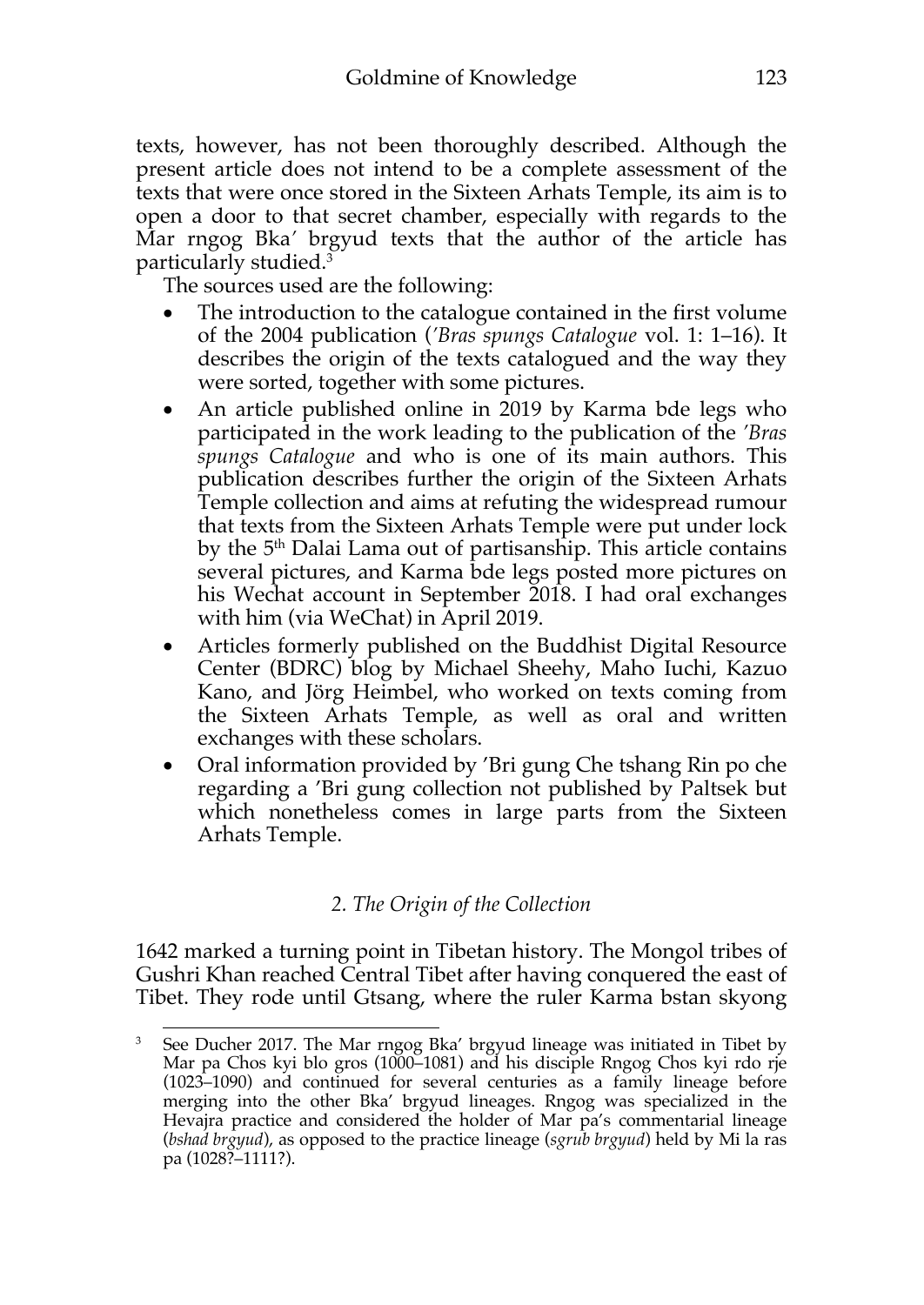dbang po (1606–1642) was defeated at the foot of his Bsam grub rtse Palace in Gzhis ka rtse. Gushri Khan symbolically offered the 13 myriarchies of Tibet to his patron, the head of the Dge lugs pa order, the 5th Dalai Lama Blo bzang rgya mtsho (1617–1682), who then became the new ruler of Tibet. <sup>4</sup> Before the construction of the Potala in 1649, the Dalai Lama, one of the incarnation lineages of 'Bras spungs Monastery, ruled from his residence within the monastery, called the Dga' ldan Palace (Dga' ldan pho brang), which gave the name to his new government.

'Bras spungs Monastery was founded in 1416 by 'Jam dbyang chos rje Bkra shis dpal ldan (1379–1449), one of Tsong kha pa's (1357– 1419) main disciples, and it became an important monastery and a centre of monastic education of the Dge lugs pa school as well as the seat of the first Dalai Lamas. After the takeover of the 5<sup>th</sup> Dalai Lama, 'Bras spungs developed significantly; most importantly the Great Assembly Hall (Tshogs chen) was rebuilt and the Dga' ldan Palace enlarged. One of the temples built at that time was the chapel at the rooftop of the Great Assembly Hall, called the Temple of the Sixteen Arhats (Gnas bcu lha khang). It was named after the sandalwood statues of the 16 disciples of Buddha Śākyamuni that were initially housed in the Karma Bka' brgyud monastery Rtse lha sgang in Kong po and brought to 'Bras spungs when their initial home was taken over by Dge lugs-led forces after 1642.

Although information about the statues had been black on white since 1744 in Phur bu lcog Ngag dbang byams pa's (1682–1762) survey of the main Dge lugs monasteries, 5 what became public with the publication of the *'Bras spungs Catalogue* in 2004 is that it was not only statues and a few books that were housed in the temple but a complete library of non-orthodox literature that was kept secret for centuries.

Somehow ironically, these thousands of volumes were spared from the destructions that hit many monasteries between the  $18<sup>th</sup>$  and the 20<sup>th</sup> century. Several of the monastic libraries seized by Mongol

<sup>4</sup> See, e.g., Shakabpa 2010: 346–347.

<sup>&</sup>lt;sup>5</sup> In his description of the content of the Sixteen Arhats Temple that is part of his depiction of 'Bras spungs's Monastery, Ngag dbang byams pa, an important 18thcentury Dge lugs pa hierarch, describes the origin of the 16 clay statues: "The Ming Emperor [in fact Khubilai Khan] offered them to the Protector of Beings Chos rgyal 'phags pa (1235–1286), and they later became a practice support of the Rgyal ba Karma pa in his Rtse lha sgang [Monastery] in Kong po. Having been brought as a support of practice by the Victorious Great Fifth [Dalai Lama], they are now housed here [within the Gnas bcu lha khang]" (*tā ming rgyal pos 'gro mgon chos rgyal 'phags par phul ba/ rim gyis rgyal ba karma pa'i thugs dam rten du kong po rtse lha sgang du bzhugs pa/ rgyal dbang lnga pa chen po'i thugs dam rten du spyan drangs te 'dir bzhugs pa yin/*, see Phur bu lcog Ngag dbang byams pa: 96).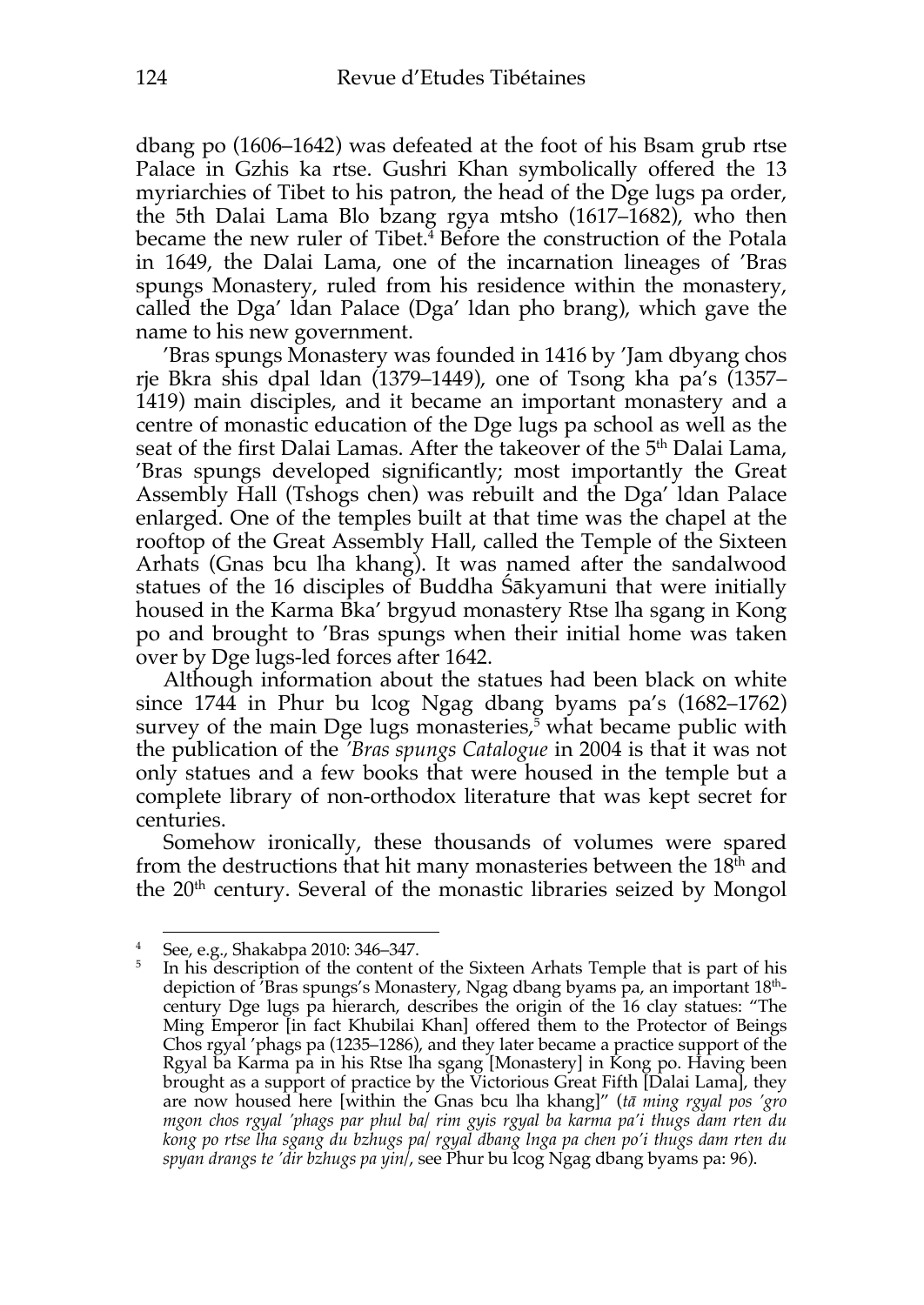forces in the mid–17<sup>th</sup> century and moved to 'Bras spungs were later destroyed by the Dzungar invasions in 1717–1718. Monasteries in Lhasa and along the Gtsang po in particular, Smin grol gling for instance, were burned down in 1718. <sup>6</sup> Later, more radical, destructions took place when Chinese forces invaded Tibet in the second half of the  $20<sup>th</sup>$  century. Although  $40\%$  of the monastic living quarters in 'Bras spung were destroyed, the main buildings remained, in particular the central assembly hall on top of which the Sixteen Arhat Temple is located.7 Influential monks such as Rje Lam rim pa Ngag dbang phun tshogs (1922–1997) managed to stay onsite during the Cultural Revolution and safeguarded as many cultural heritages as they could.<sup>8</sup> During that time, in 1962 according to Karma bde legs, many of the texts from 'Bras spungs were brought to Beijing, and thus spared the destruction of the Cultural Revolution. Some of them were later returned to Tibet (see below for details).

When China adopted more liberal policies in Tibet after the 11<sup>th</sup> Party Plenary Session of 1978,<sup>9</sup> religious practice progressively started again and monasteries regained some vitality. During the 1980s, there started to be some awareness of the presence of books in the Sixteen Arhats Temple, which eventually led to the cataloguing work of Paltsek that took place between July 2002 and January 2003. 10 The first phase of their work was the publication in 2004 of the *'Bras spungs Catalogue*, followed over the years by the reproduction of manuscripts and increasingly by the computerized reproductions of many of the literary treasuries dormant in the library for centuries.

Despite Paltsek's wonderful and laudable efforts in making these texts available, the introduction of the catalogue, as the introduction of later collection, is quite vague about what happened in the  $17<sup>th</sup>$ century and in its description of the rediscovery in the 1980s. As shown by the article published by Karma bde legs in 2019, there remains a fair amount of uncertainty surrounding the collection, which fuels rumours about what exactly was found in the monastery. The *'Bras spungs Catalogue* for instance repeatedly refers to the place where the books were stored as "the private library of the  $5<sup>th</sup>$  Dalai

<sup>6</sup> Shakabpa 2010: 420–421. Although Shakabpa does not mention the monasteries in the Gzhung valley, my own research shows that Spre'u zhing, the Rngog pa Bka' brgyud monastery located in that valley, was damaged at the time. See Ducher 2017: 357.

<sup>7</sup> Goldstein 1998: 25.

<sup>&</sup>lt;sup>8</sup> *'Bras spungs Catalogue* vol. 1: 12.<br><sup>9</sup> Goldstein 1998: 10

Goldstein 1998: 10. 10 *'Bras spungs Catalogue* vol. 1: 11.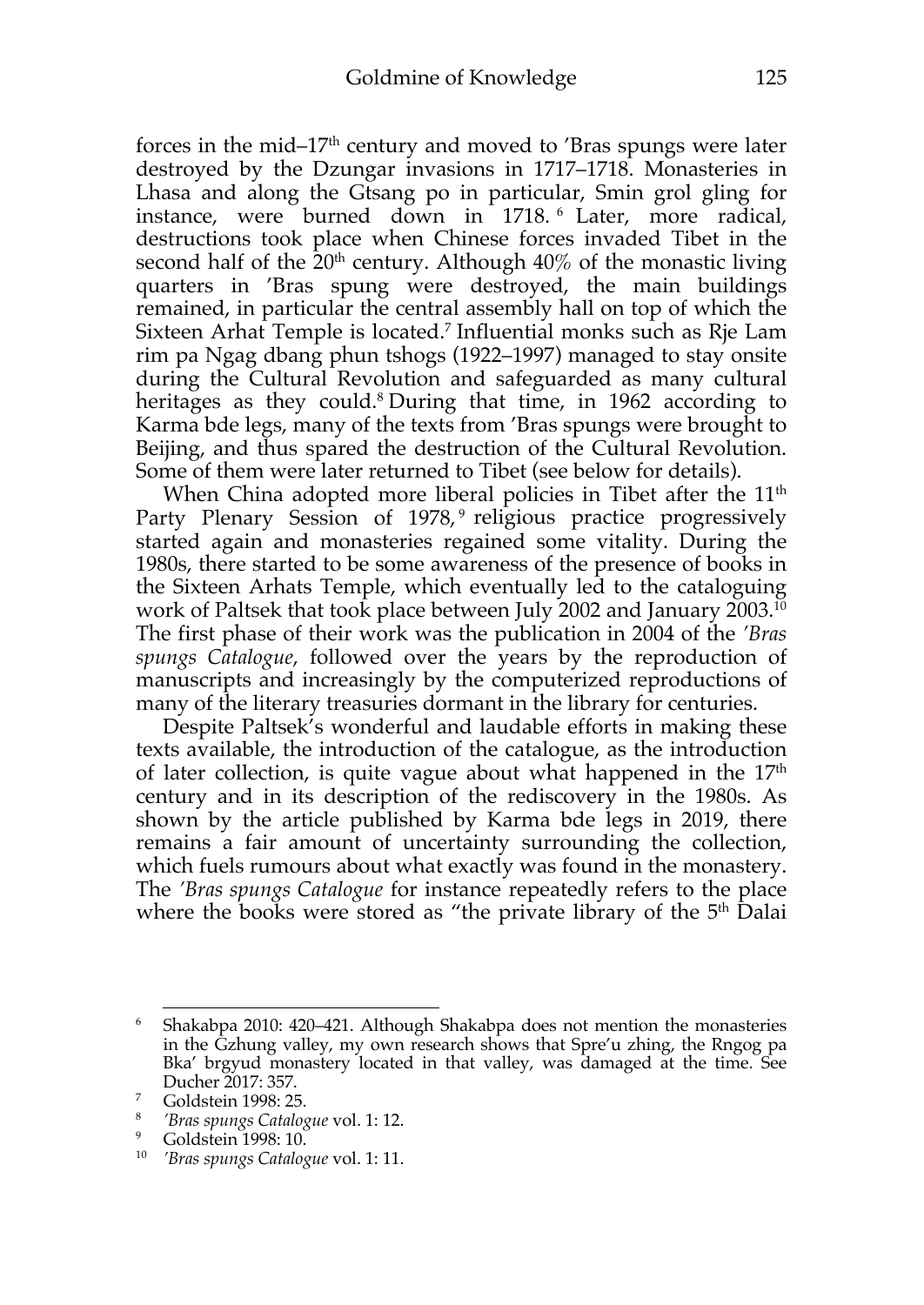Lama,"<sup>11</sup> and Karma bde legs insists that it was indeed a library, not a storeroom of books put under lock. The exact fact remains somehow murky, however, and a lot of questions understandably surround the collection.

One of the main rumours is that the office of the 5<sup>th</sup> Dalai Lama sealed off those texts that it wished to suppress and stored them in sealed leather bags. According to Karma bde legs, none of the books in the Sixteen Arhats Temple were stored in such bags. What was kept in leather protective pouches was a Tshal pa Bstan 'gyur in 240 volumes commissioned by Tshal pa Drung chen Smon lam rdo rje  $(13<sup>th</sup>$  c.), and it is more likely that the leather was used in this case as a protection against rodents rather than as sealing. Still, however, many of the texts in the Sixteen Arhats Temple indeed came from schools (especially the Karma Bka' brgyud and Jo nang) that were seen as the opposition when the Dga' ldan pho brang came to office, and it cannot be denied that storing them in a library within a Dge lugs monastery corresponded to a *de facto* suppression of many of these texts. As will be shown below, many of the complete works of authors and coherent collections were disbanded and reorganized, which effectively concealed their origin and complicated their potential use, even more so as neither a catalogue nor a description of the collections was found within the Sixteen Arhats Temple.

Scholars sometimes lament the lack of precision on the exact location of the various manuscripts within the Dunhuang librarycave before it was opened. Had a precise archaeological survey of the library been redacted before volumes were dispatched around the globe, it is likely that research about the Dunhuang manuscripts would have been facilitated. In the case of the books coming from the Sixteen Arhats Temple, the situation is worse than in Dunhuang. Although a listing of some texts exists—the *'Bras spungs Catalogue*—it is neither complete nor detailed, and it does not provide any precise indication or explanation about the numbers and original locations of the texts within the storeroom. This article is therefore humbly offered to the community in order to start some reflection on the subject and create the necessary awareness that may lead to some clarity about the status of these important collections.

## *3. Collections Described in the* 'Bras spungs Catalogue

Despite these words of reserve, there is actually quite a lot that can be

<sup>11</sup> See, e.g., *'bras spungs gnas bcu lha kgang gi dpe mdzod ni rgyal dbang sku phreng lnga pa'i sku sger dpe mdzod du grags shing/ dpe mdzod 'di nyid kyang dus yun ring po'i nang bka' rgya mar song* […] (*'Bras spungs Catalogue* vol. 1*:* 7).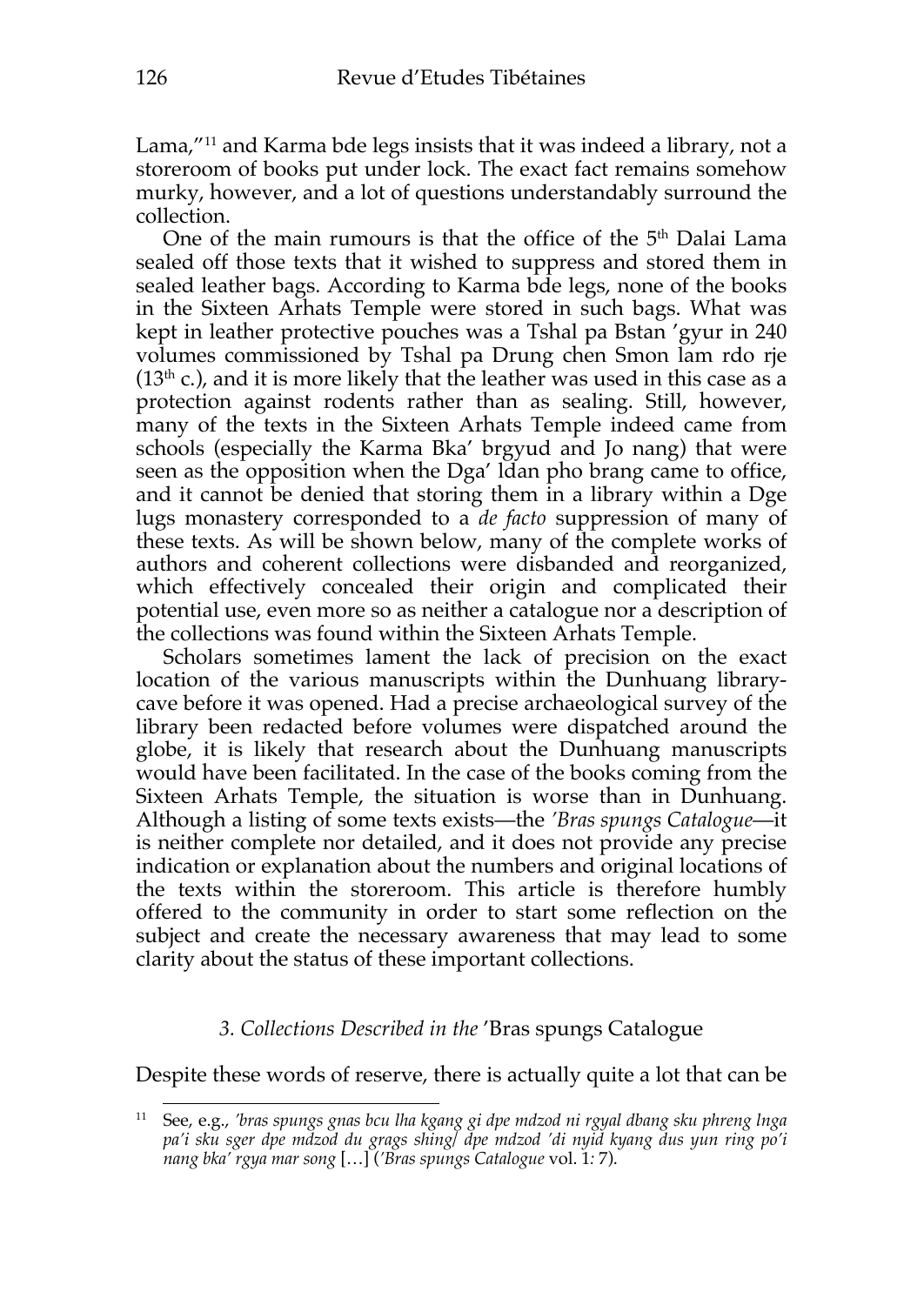learned from the introduction of the *'Bras spungs Catalogue*. The two volumes provide a list of the contents of five libraries located within 'Bras spungs Monastery. The five libraries are the following: 12

- The library of the Sixteen Arhats Temple on the second floor of the main assembly hall. This is the largest of the five libraries described; 13
- The library of Rje lam rim pa Ngag dbang phun tshogs (1922– 1997) in the 'Bras spungs Palace ('Bras spungs pho brang gzim chung gi rje lam rim pa'i dpe mdzod); $^{14}$
- The library of Pho lha nas Bsod nams stobs rgyas (1689–1747) in the Dga' ldan Palace (Dga' ldan pho brang zim chung, also called Mi dbang lha khang):15 it contained 18 Bka' 'gyur and Bstan 'gyur collections from various libraries.<sup>16</sup> This library was constituted during the time of the 18<sup>th</sup> century ruler (*mi dbang*) Pho lha nas and contains the Tshal pa Bstan 'gyur mentioned above.
- The library of 'Bras spungs Sgo mang Monastic College<sup>17</sup>, constituted in the 1930s and 1940s; 18
- The library of 'Bras spungs Kun dga' rwa ba,<sup>19</sup> constituted recently but that previously contained old Indian manuscripts. <sup>20</sup> According to the *'Bras spungs Catalogue*, it housed 127 Indian manuscripts before the Cultural Revolution, and 16 afterwards.

Out of these five, it is the library of the Sixteen Arhats Temple that housed the greatest number of texts. The *'Bras spungs Catalogue* has 22.694 entries for this library, with 1.601 entries mistakenly given the same number, $21$  thus totalling 24.295 texts. This is an inventory of

<sup>12</sup> See Akester 2016: 109–113 for a description of 'Bras spungs Monastery. Sources such as the *'Bras spungs chos 'byung* (Dge 'dun blo gros 1974) and *Cultural Monuments of Tibet* (Henss 2014 vol. 2: 218–228) do not contain any detailed explanation about the Sixteen Arhats Temple.

<sup>13</sup> *'Bras spungs Catalogue* vol. 1: 1–1958.

<sup>14</sup> *'Bras spungs Catalogue* vol. 2: 1959–2179.

<sup>15</sup> *'Bras spungs Catalogue* vol. 2: 2180–2197.

<sup>16</sup> *'Bras spungs Catalogue* vol. 1: 9.

<sup>17</sup> *'Bras spungs Catalogue* vol. 2: 2198–2327.

<sup>18</sup> *'Bras spungs Catalogue* vol. 1: 10.

<sup>19</sup> *'Bras spungs Catalogue* vol. 2: 2328–2475.

<sup>20</sup> *'Bras spungs Catalogue* vol. 1: 7; this may be Atiśa's manuscripts, which used to be in Rwa sgreng. See Kano 2015 for details on the search of these manuscripts.

<sup>&</sup>lt;sup>21</sup> Thanks to Jörg Heimbel (personal conversation) for pointing out to me that at *'Bras spungs Catalogue* vol. 1*:* 1024 the counting drops from 11.600 to 10.000 and continues to count from the latter number.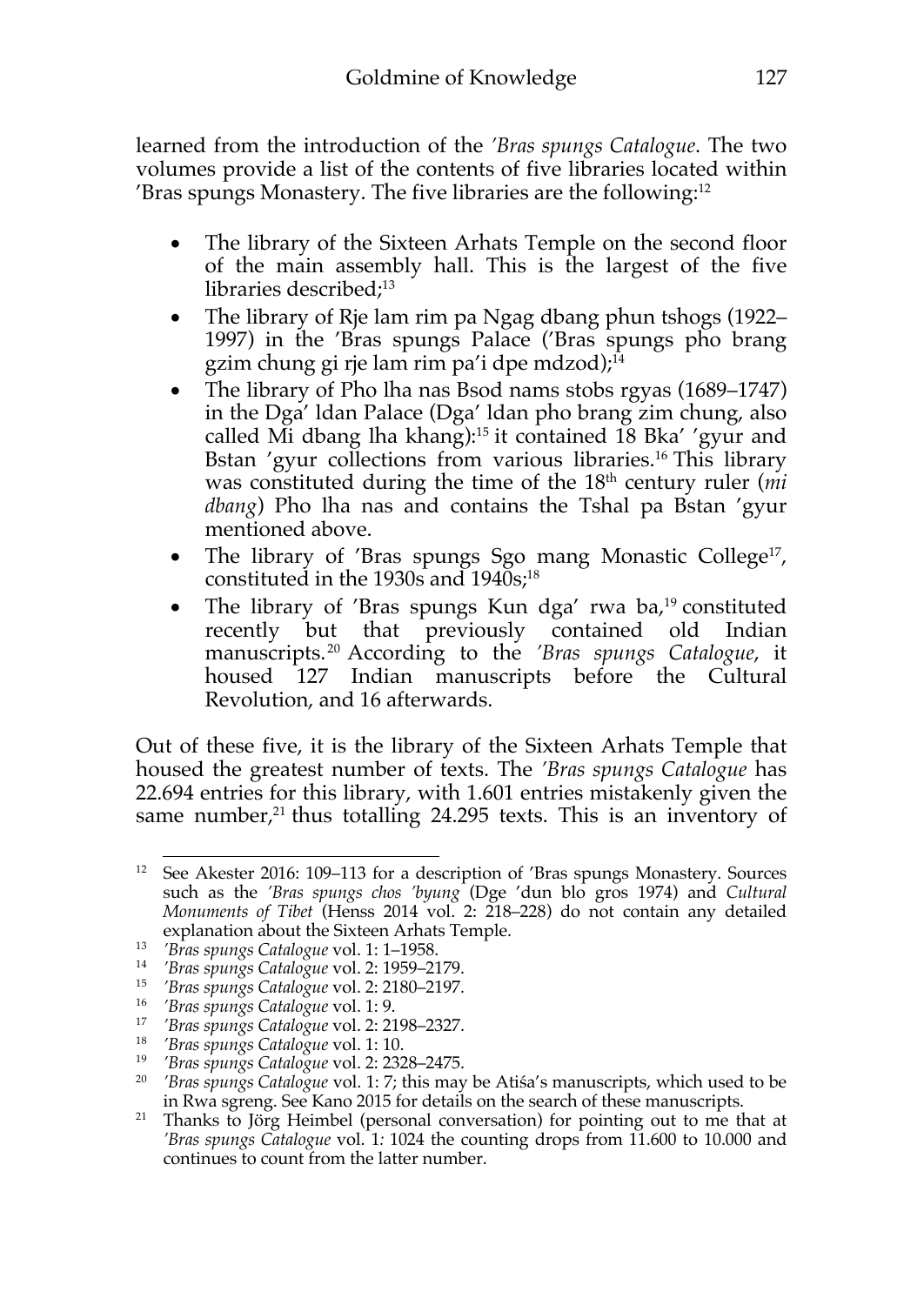only a small fraction of the original content, however, and the actual location of most volumes is now unknown. The *'Bras spungs Catalogue* gives some indication of the movements that took place in the  $20<sup>th</sup>$ century, and this is further elicited by Karma bde legs. <sup>22</sup> If one considers the numbers inscribed on the books of the Sixteen Arhats Temple (see below for details), originally there must have been between 40.000 and 50.000 titles in the library.

A first transfer occurred at the time of the  $13<sup>th</sup>$  Dalai Lama (1876– 1933), when some of the volumes were relocated to the Potala. In 1962, eight trucks loaded with several thousands of volumes were sent to the Palace of Nationalities in Beijing. The exact amount of texts displaced is not known, but the  $11<sup>th</sup>$  Panchen Lama Chos kyi rgyal mtshan (1938–1989) managed in the 1980s to have an estimated 6.000 volumes relocated to several locations in the Tibetan Autonomous Region. Karma bde legs estimates that about 500 volumes each were sent to the three main Dge lugs monasteries (Se ra, 'Bras spungs, Dga' ldan), as well as to the monasteries of Zha lu, Bkra shis lhun po, and Sa skya. 1.000 volumes were deposited in the Nor bu gling kha and in the Tibet Library (Bod ljongs dpe mdzod khang), and close to 1.500 volumes were brought to the Tibet Museum of Historical Relics (Bod ljongs dngos mang bshams ston khang). In the process, many works collected by lamas were disbanded and the volumes deposited in the Museum are now unavailable for research. Karma bde legs thus estimates that out of more than 40.000 texts originally stored, only approximately 12.000 can be accounted for, which means that the whereabouts of more than 30.000 texts is still unknown.

The extent of the original materials is recorded in a comparative table of the *'Bras spungs Catalogue* (pp. 14–15). This table shows that, according to the numbers written on title pages, there used to be at least 4.416 bundles of texts in the library (5.700 in the 2019 article), out of which 1.819 were actually present at the time of cataloguing in 2002, that is to say less than 42% (32% of the total in 2019). <sup>23</sup> In the case of material related to Hevajra (marked *phyi ga*), for instance, only 56% of bundles (114 out of the 204) are described (pp. 315–397), and

<sup>22</sup> *'Bras spungs Catalogue* vol. 1*:* 12 and Karma bde legs 2019. The information provided here relies mainly on Karma bde legs's article that is more detailed.

 $23$  There is a big difference between the 2004 and 2019 numbers in the case of texts related to Kālacakra and Guhyasamāja. Karma bde legs does not specify whether the gap derives from omissions in the *'Bras spungs Catalogue* or the later discovery of texts. In the case of the Rngog collection, for instance, some of the texts reproduced in the 2011 computerized publication (Rngog Rin chen dpal bzang po's writings) are missing in both the *'Bras spungs Catalogue* and the 2010 edition but appear in the *Potala Catalogue*: 118–119, and may thus figure among the volumes that were moved to the Potala Palace at the time of the 13<sup>th</sup> Dalai Lama.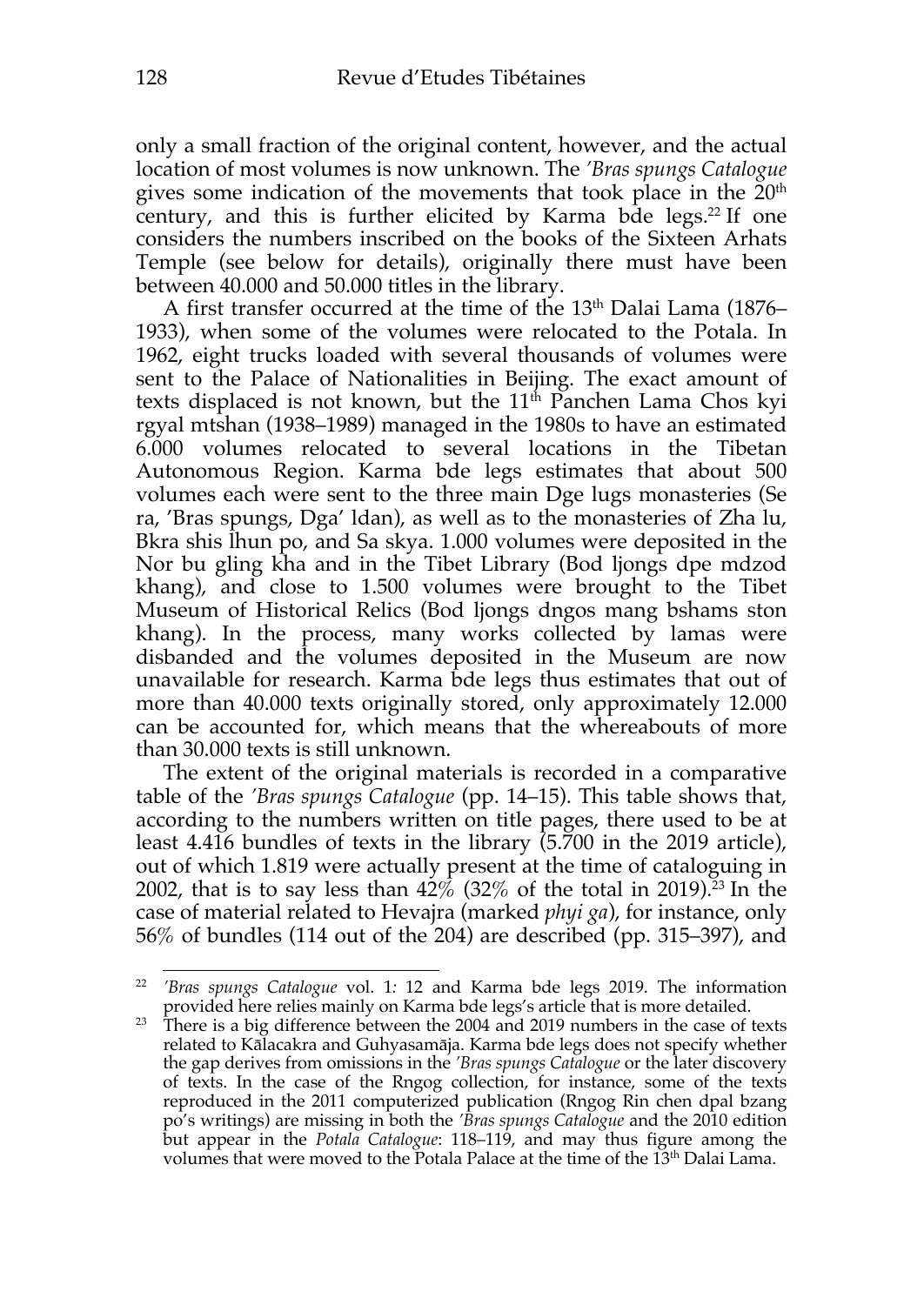54% (554 out of 1032) for Bka' brgyud cycles (*Bka' brgyud chos skor sogs sna tshogs*, marked *phyi ma*, pp. 573–1357).

*4. The Code Inscribed on Texts from the Sixteen Arhats Temple*



*Fig. 1 — Example of the code (*phyi ra 13*) on the title page of the Rngog family history,* Bod kyi lo rgyus rnam thar phyogs bsgrigs*, vol. 22, p. 1*

Line A: *phyi* / *nang* Line B: Tibetan letter corresponding to a topic Line C: Bundle number Line D: Title of the text

Although no listing or explanation regarding the texts is known to have been found within the Sixteen Arhats Temple,<sup>24</sup> the *'Bras spungs Catalogue* provides helpful clues for understanding the collection, the most important being the code illustrated above (Fig. 1) and inscribed on the title page of texts from this library (*ka rtags*). This code is present above the title on reproductions of manuscripts or xylographs found within the Sixteen Arhats Temple, for instance in some of the texts contained in the *Rngog chos skor phyogs bsgrigs*, the *Bka' gdams gsung 'bum phyogs bsgrigs* and others, and thus represents an important information, one that is unfortunately missing in collections that have been published in a computerized format. 25

On top of the code, the catalogue also provides:

- a sorting number (*tshan grangs*), 24.295 in total for the Sixteen Arhats Temple. This corresponds to the number of titles catalogued by Paltsek;
- the title of each section (*le tshan so so'i mtshan*). It is generally the title of an independent text, although sometimes there is no title;
- the author (*rtsom pa po*) when it is available (often mistaken);
- the type of writing (*yig gzugs*): xylograph, manuscript, type of

<sup>24</sup>*'Bras spungs Catalogue* vol. 1*:* 11. 25 Although absence of proof is not proof of absence, to the best of my knowledge, this code does not appear on manuscripts coming from elsewhere than 'Bras spungs and can therefore be considered a solid indication that a text having such a code comes from there.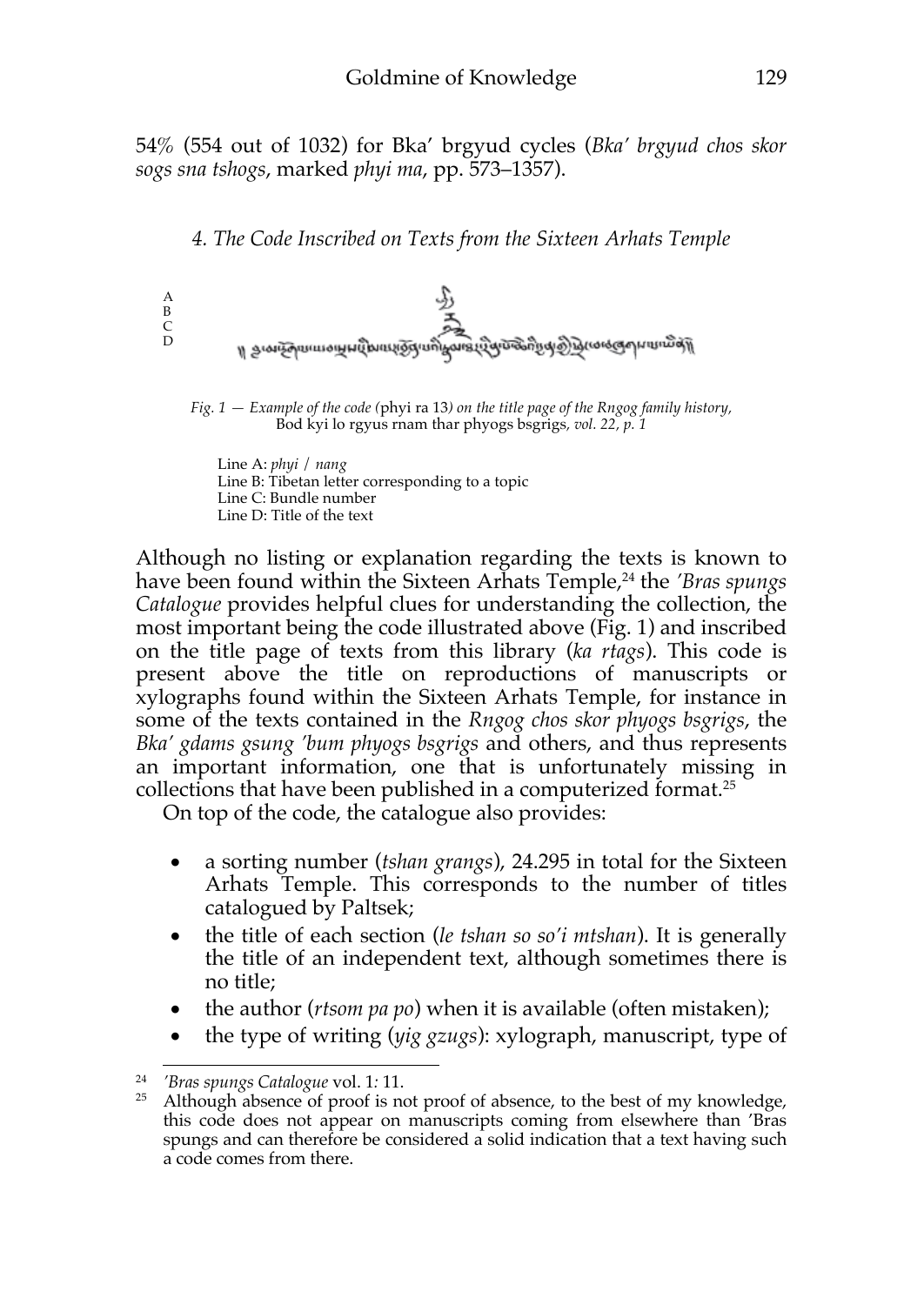cursive handwriting;

- the number of folios (*ldeb grangs*);
- the size in centimetres (*ldeb tshad* cm).

As far as the code written on each work's title page is concerned, it has either the word *phyi* or *nang*, followed by a Tibetan letter and a number.

# *4.1. Line A*

Regarding the first indication, texts marked with *phyi,* "external" are those from the Sixteen Arhats Temple, and this indicates that they come from outside libraries. Texts marked with *nang*, "internal," come from one of the other four libraries of 'Bras spungs Monastery, thus they are inner resources. External books arrived during the period described above, when the Dga' ldan pho brang government took power with the military means of Gushri Khan's Khoshut armies, and seized several monasteries. The libraries contained in these non-Dge lugs pa monasteries were not destroyed, like it happened so often in other places and times, but moved to 'Bras spungs where they were reorganized and stored in the back of the Sixteen Arhats Temple.

# *4.2. Line B*

The second part of the code is a Tibetan letter that classifies texts according to their topic, in an order reminiscent of the Bka' 'gyur divisions. <sup>26</sup> For instance, texts with *ka* are said to be related to Kālacakra, those with *ma* to be Bka' brgyud cycles and those with *ra*  (like the example given above), to historical writings. No explanation is provided for this system in the catalogue, which does not specify whether the editors figured out the sorting or whether the key was provided in the library. There is only one text with the letter *ta* and the editors do not provide a corresponding topic for it. This may indicate that they were the ones who tried to clarify the topic based on their analysis of each title having this letter. This thematic organization of the volumes suggests that the people in charge of rearranging the books and writing the code did intend to recreate some sort of library with the material seized, albeit not a public one, and Karma bde legs declares that many of the complete works were

<sup>26</sup> *'Bras spungs Catalogue* vol. 1*:* 14–15.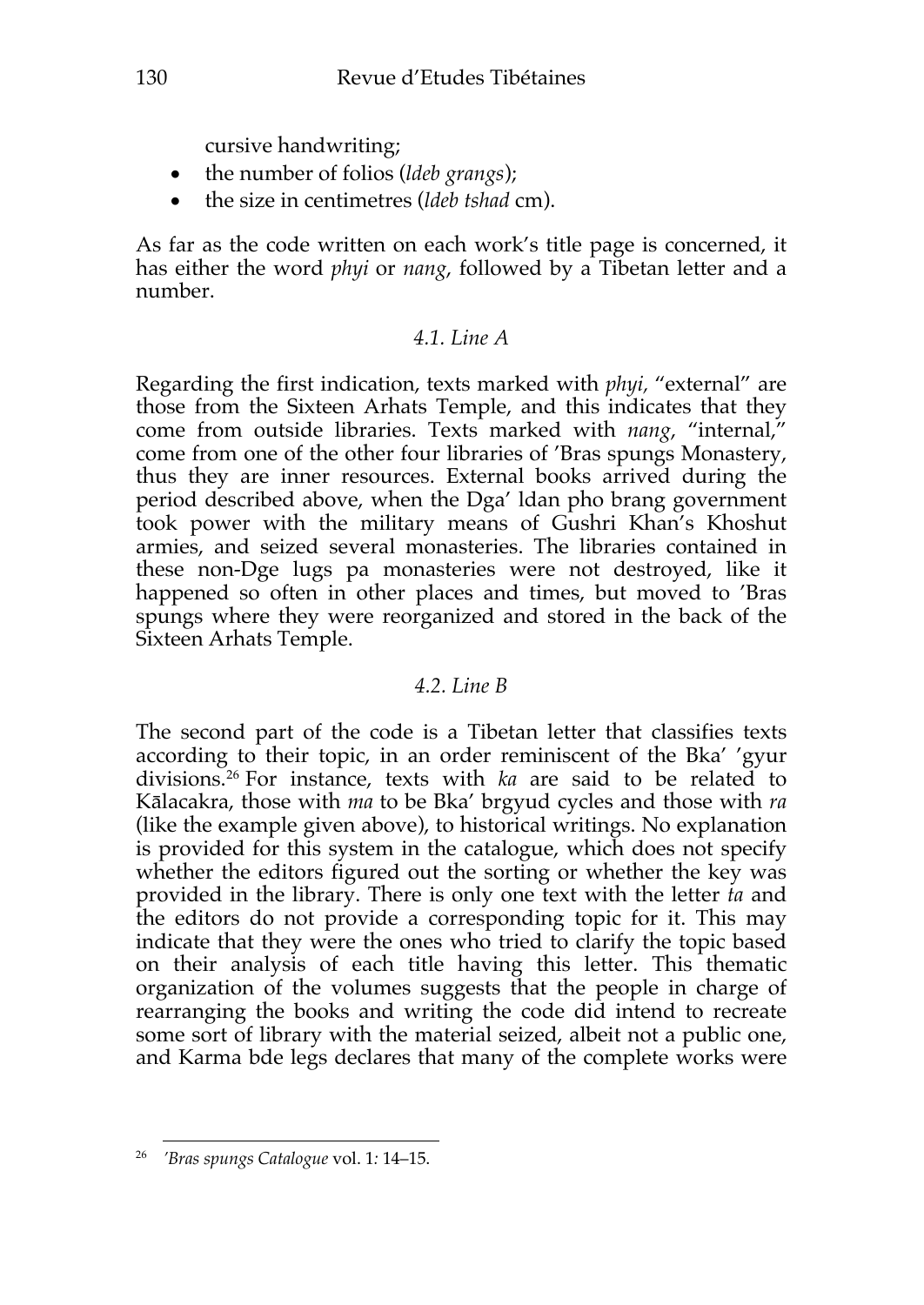separated at this time.<sup>27</sup> These two facts may indicate that the aim of the sorting that took place when the library was created was to euphemize the origin of the texts (it is likely that at that time, like today, converting a monastery and seizing its assets may not have been considered completely virtuous in Buddhist terms) and to constitute a new library with a coherent content. This strategy is visible as well in the case of the statues of the 16 *arhat*s which were brought from a Karma Bka' brgyud monastery and were reappropriated in the creation of the Sixteen Arhats Temple.

#### *4.3. Line C*

The last part of the code is a number that refers to groupings of texts. There are always several titles sharing the same number, sometimes only a few titles and sometimes a couple of dozens, thus forming completely identical codes. According to Karma bde legs, when the texts were catalogued, they were protected inside book covers and placed on shelves (hence forming some sort of library with sorting numbers). It is likely that each grouping of texts with an identical number formed one volume of several texts protected by a common cover. These groupings of texts with the same number thus provide a reflection of the volumes that used to be kept together in the shelves of the Sixteen Arhats Temple since the mid– $17<sup>th</sup>$  century.

## *5. The Mysteries of the Sixteen Arhats Temple*

Now that the code is clarified, several questions can be raised, and first of all: why does all this matter? One could mostly give two reasons why anyone would like to make sense of all this: the first being historical, whether this may concern Tibetan history in general or the social and religious history of the groups who produced these texts in particular, and the second being philological. In historical terms, the collection of the Sixteen Arhats Temple questions the campaigns launched in the mid– $17<sup>th</sup>$  century by Gushri Khan and the motives behind the Dga' ldan pho brang's or the 5<sup>th</sup> Dalai Lama's, or anyone else's sorting of these texts in the Sixteen Arhats Temple. Another question in terms of contemporary history is that of the circulation of books in the People's Republic of China. These questions far exceed the ambition of the present article and may be

<sup>&</sup>lt;sup>27</sup> This is obvious in the case of the Rngog texts which have many different numbers. Although it is possible that the texts came from several libraries, it is unlikely that there were so many different libraries that held Rngog texts but that all of the texts available today only come from the Sixteen Arhats Temple.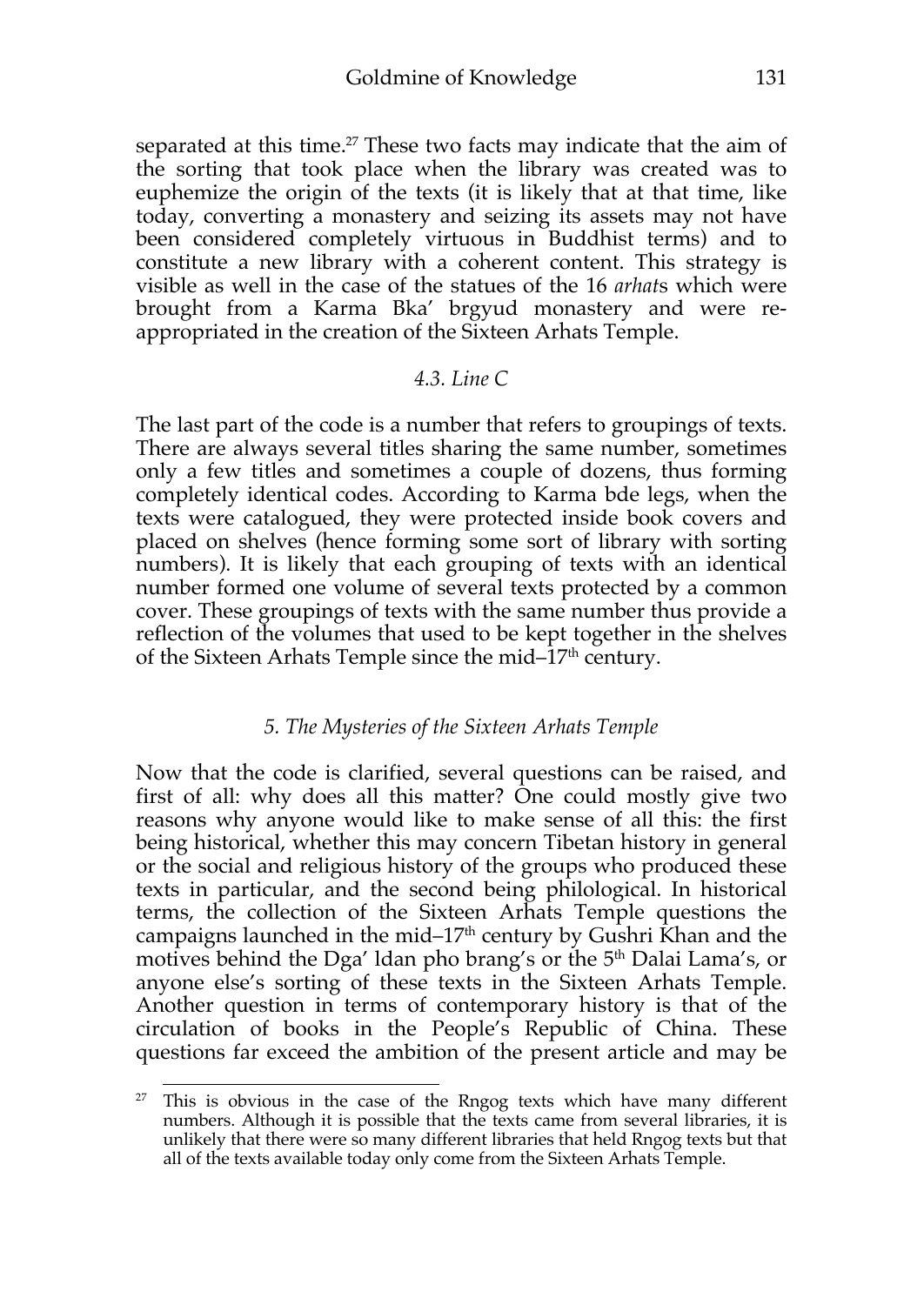the object of future research.

The impetus for the research discussed in the present article were the ten volumes of disparate texts of the Rngog pa Bka' brgyud lineage that form the core of this author's doctoral dissertation. In order to understand the history of these texts, it was necessary to clarify where they may have been produced, how they circulated, the date and authorship of the manuscripts and of the texts they contained. As Sam van Schaik showed in his studies of the Dunhuang collection, it is important to understand the social framework of text production and to see texts as objects, not only as content.28 To do this, it proved necessary to investigate the origin of the texts, tracing their source as early as possible.

Another important question is that of the moment when the code was inscribed on the texts. No information is provided on that in the *'Bras spungs Catalogue*, and Karma bde legs maintains that there was no indication in the storeroom. Most scholars interviewed on the subject and Karma bde legs himself think that the code was written on the volumes when the texts were collected within the Sixteen Arhats Temple. Karma bde legs is adamant on the fact that Paltsek was not responsible for reordering the texts in this way at the time of cataloguing, and we can therefore conclude that the code was inscribed in the 17<sup>th</sup> century.<sup>29</sup> What is not clear, however, is whether the groups of texts were like they appear to be in the catalogue when they were brought inside the Sixteen Arhats Temple (that is to say that volumes were only opened, registered with the sorting number of the Sixteen Arhats Temple library, and packed again) or whether the original volumes were opened, separated into various sections, sorted with a code and packed in new bundles with that code. If we take as an example the texts now compiled in the Rngog collection,<sup>30</sup> it can be observed that each grouping contains texts of different sizes of paper and various styles of writing. Some groups are related by topic, but for some the link is not obvious. This might indicate that individual groups may not necessarily have been considered as forming a whole with the other texts with the same number and may have come from various libraries, and that texts from the same library could have been dispatched in many different groups and sections. A much more thorough examination of the various collections and collected works of authors would be necessary to clarify this question.

If we continue with our example, however, it is obvious that the various texts now compiled in the *Rngog chos skor phyogs bsgrigs* were

<sup>28</sup> See, e.g., van Schaik 2016.

<sup>29</sup> Private conversation via WeChat, April 2019.

 $30$  Dpal brtsegs bod yig dpe rnying zhib 'jug khang 2007.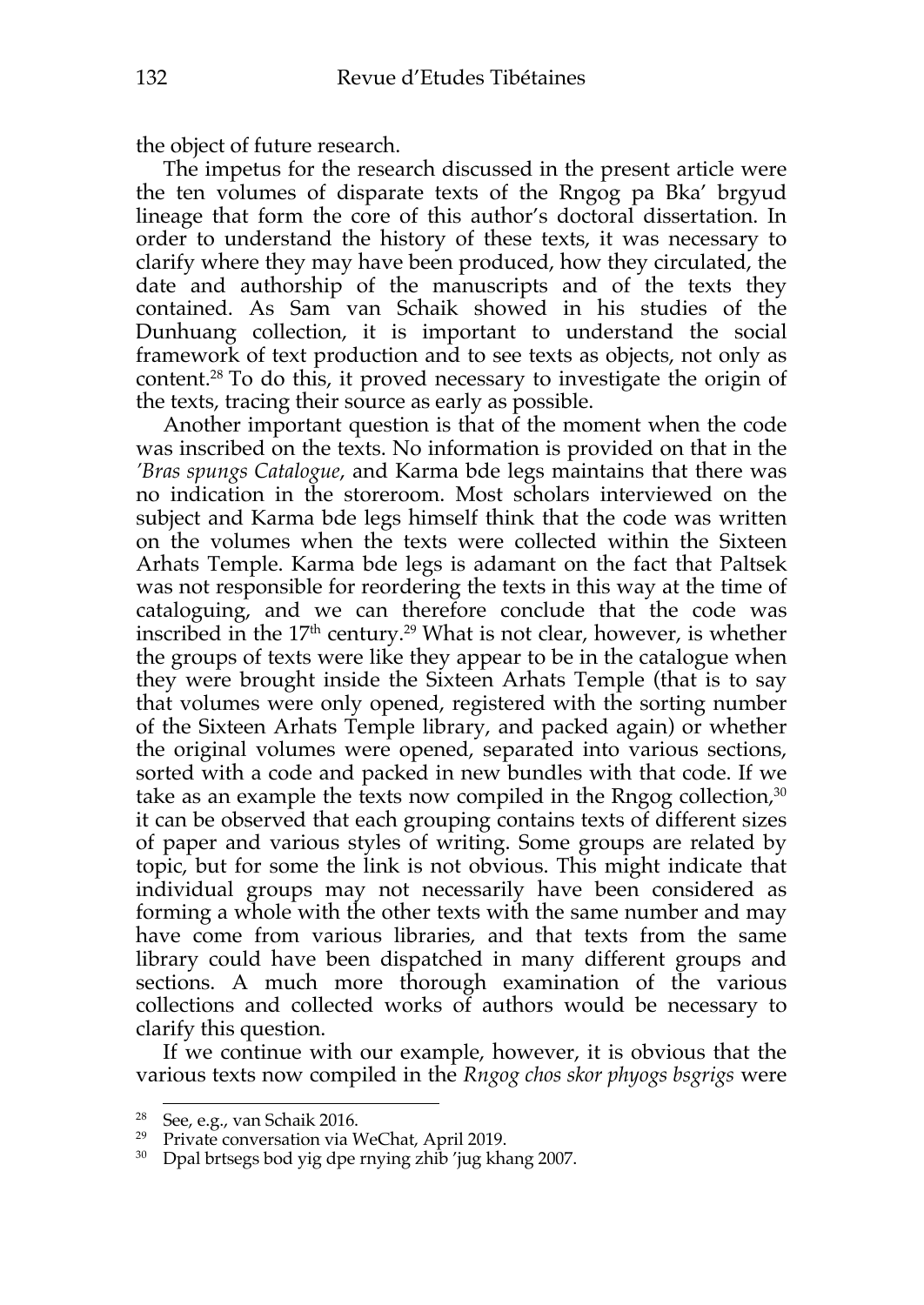grouped in many different volumes in the Sixteen Arhats Temple. They contain texts of different sizes and handwriting. It seems therefore likely that this collection is artificial and did not exist in the  $17<sup>th</sup>$  century or earlier. It most probably gathers texts coming from several libraries seized at the period, and Paltsek did an excellent work by gathering together pieces of the tradition that were separate until then. Even if the texts come from a single library, they probably did never constitute a single collection organized by an editor. My initial hypothesis was that by analysing groupings and their content it may be possible to guess where each particular volume may have come from, and hence to understand who were the people responsible for the copy of specific manuscripts, and on that basis one can clarify the history of the Rngog family of Spre'u zhing. If, however, volumes were disbanded upon arrival in the Sixteen Arhats Temple and do not reflect an earlier situation, this may prove difficult. What seems possible is to recreate collections by grouping texts with the same paper size, similar ductus, topic, etc. This too may be the object of future research.

Another question that is quite important and germane to the previous one is that of the identity of the libraries seized. Even though it is difficult for the moment to pinpoint the exact origin of a particular text, it is still useful to know which libraries were displaced in the  $17<sup>th</sup>$  century. To continue with the Rngog example, several of the monasteries listed below were likely to contain these texts, which explains why some of the texts appear several times in the *'Bras spungs Catalogue*.

Although an extensive listing of the monasteries seized is not provided in the *'Bras spungs Catalogue*, it mentions three libraries contained in the Sixteen Arhats Temple, albeit without specifying its source for such claim. The three are the library of the Sne gdong Palace built by the Phag gru rulers ( $14<sup>th</sup>-15<sup>th</sup>$  c.), that of the Bsam grub rtse Palace built by the Gtsang pa rulers, and that of Rtse lha sgang, related to the Karma Bka' brgyud school and its head, the Karma pas. It is likely that the editors, like the present author, examined  $17<sup>th</sup>$ century history to define which monasteries were converted, hence which libraries may have fed the new book depository. Here again, further research on the conquest of Central Tibet by Gushri Khan's army in 1642 and of his dealing with the rebellions that took place in the following years may bring further information and the following is only an introduction to the topic.

The library of the Phag mo gru pa hierarchs in the Sne gdong Palace in Lho ka<sup>31</sup> may have been very rich as many famous masters

<sup>31</sup> Akester 2016: 409–411.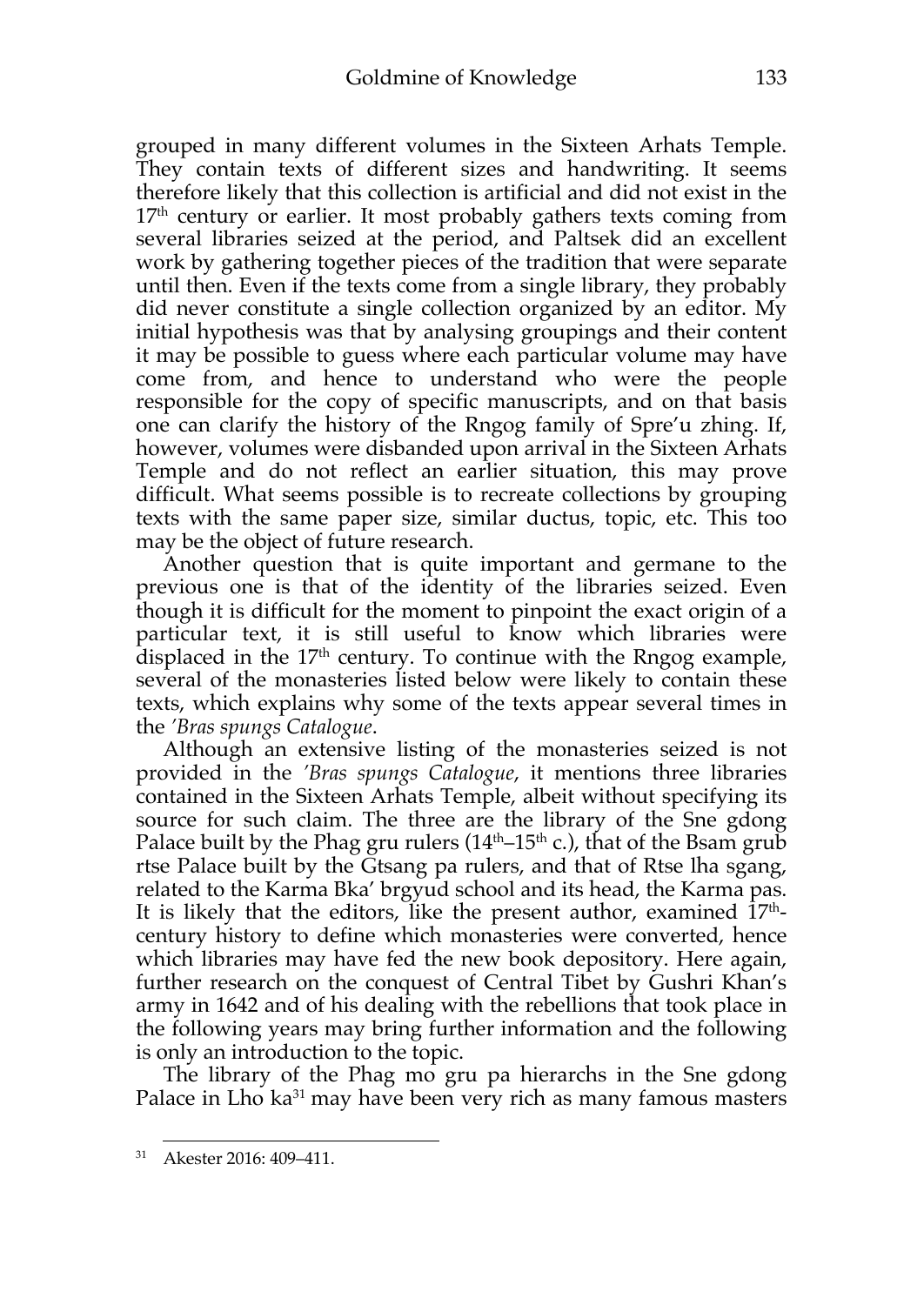and rich patrons were related to it between the 14<sup>th</sup> and the 16<sup>th</sup> centuries. $32$  As far as the Rngog transmission is concerned, the Phag mo gru pa hierarch Grags pa 'byung gnas (1414–1448) received several transmissions from Rngog Byang chub dpal (1360–1446) and was an important patron of Lo chen Bsod nams rgya mtsho (1424– 1482) and his master, 'Gos Lo tsā ba Gzhon nu dpal (1392–1481). Both masters were instrumental in the transmission of the seven *maṇḍala*s of the Rngog to the 4<sup>th</sup> Zhwa dmar, who himself served as the Gdan sa mthil abbot for 12 years. It is therefore likely that the Sne'u gdong Palace, like the Gdan sa mthil Monastery which may have been seized as well, contained texts of the Rngog tradition, and in fact several of the manuscripts were copied in the region. This library is therefore most probably the main source of tantric exegetic texts related to the Rngog tradition found in the Sixteen Arhats Temple, although it is not clear at which time it was seized. 33

The library of the Gtsang pa hierarchs in the Bsam grub rtse Palace, in Gzhis ka rtse, was seized when the regime was toppled in 1642.34 As the regime was close to the Karma Bka' brgyud order, it may have contained many texts from this tradition.<sup>35</sup>

The Karma Bka' brgyud Library of Rtse lha sgang in Kong po housed a renowned library established by the 1<sup>st</sup> Karma pa (1110– 1193). In it there was a treasure room called the "Black Treasury" (Mdzod nag ma), containing *inter alia* a large biography of Mi la ras pa.36 It is likely that most Bka' brgyud collections published by Paltsek mentioned earlier come from Rtse lha sgang. As said, the name of 'Bras spungs' Sixteen Arhats Temple derives from the statues of the 16 *arhat*s taken from Rtse lha sgang when the monastery was seized. The reason why this monastery in particular was targeted is that its landlord, Rtse lha sgang pa, spearheaded the rebellion against the Central Tibetan forces in  $1643.^{37}$  The battle was fierce and the Central Tibetan forces, assisted by Gushri Khan's army, annihilated the resistance, killing "some five or six thousand pro-

<sup>32</sup> See, e.g., Farmer 2017 and Ducher 2017.

<sup>&</sup>lt;sup>33</sup> For more information on the history of that monastery, see Czaja 2013.

 $34$  Shakabpa 2010: 346–347.<br> $35$  More information about

More information about the institutions of the Gtsang pa regime will be available when the dissertation of Jetsun Deleplanque (Divinity School, Chicago) is finished. See Deleplanque 2019 for a description of the court before it was destroyed.

<sup>36</sup> Quintman 2014: 105–107. Quintman indicates on p. 106 that the Black Treasury may have been intact until the Cultural Revolution, but it is likely that it was actually emptied in the  $17<sup>th</sup>$  century. For a description of the modern location, see Chan 1994: 749.

<sup>37</sup> Shakabpa 2010: 348–349.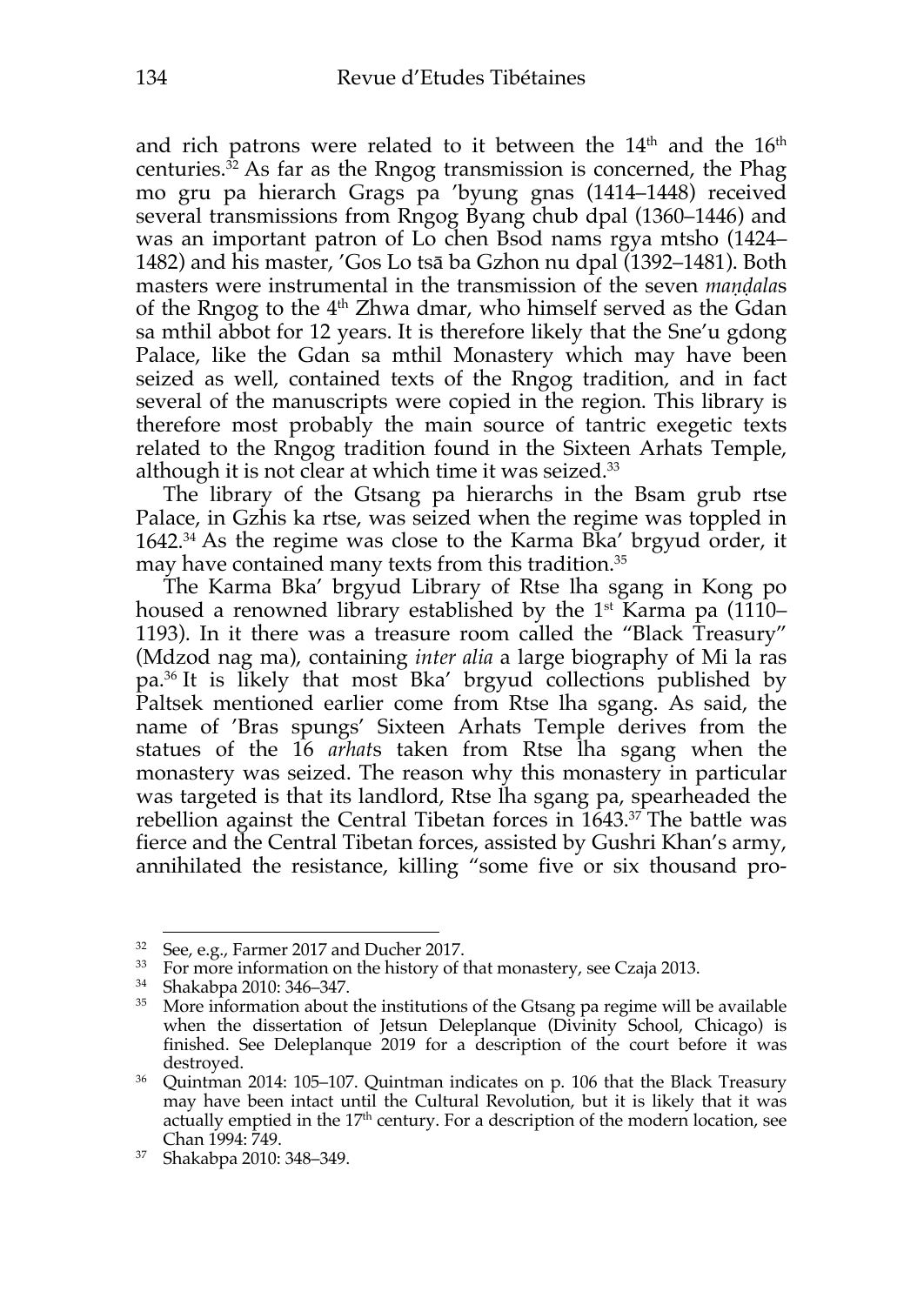Karma Kagyü troops from Kongpo."38 In all likelihood, the whole library, together with the statues, etc., were brought to 'Bras spungs. The fate of the monastery after that date is not clear, but it definitely lost most of its assets.<sup>39</sup>

The monastery of Tāranātha, Rtag brtan phun tshogs gling, was seized by the government in 1650 and turned into a Dge lugs monastery in 1658.<sup>40</sup> It is most probably the origin of the many volumes of the Jo nang tradition held in the Sixteen Arhats Temple. Regarding the Rngog tradition, Tāranātha was, like the  $4<sup>th</sup>$  Zhwa dmar, an important proponent and compiler, and his library too could have housed Rngog materials.

Another library that is not explicitly mentioned in the *'Bras spungs*  Catalogue and Karma bde legs<sup>'</sup> article is that of 'Bri gung thil. According to the information provided by the present Che tshang Rin po che, there were around 40 boxes of 'Bri gung Bka' brgyud texts in the Sixteen Arhats Temple. He personally heard about their presence within 'Bras spungs in the 1980s and organized the reproduction of several volumes he was interested in by introducing a photocopy machine within the monastery's compounds. The texts were retrieved before the start of the cataloguing process of the *'Bras spungs Catalogue* and do not figure in it. A large part of what is now called the *'Bri gung bka' brgyud chos mdzod chen mo*<sup>41</sup> comes from there, although in an undiscernible form as this collection has been completely rewritten by hand. Some of the materials probably date back to the period of the 4<sup>th</sup> Zhwa dmar, who had close ties with the  $15<sup>th</sup>$  and  $16<sup>th</sup>$  'Bri gung throne-holders, Kun dga' rin chen and Bkra shis phun tshogs, and the collection contains key instructions of the Mar rngog tradition unavailable anywhere else.<sup>42</sup>

Although these five libraries surely had a very eclectic content and could contain the various holdings described in the *'Bras spungs Catalogue*, it is also possible that other libraries were incorporated, as one finds many texts associated with the Zhi byed, Gcod yul, Shangs pa, Gya' bzang, Mtshal pa, Smar tsang, and Snye mdo traditions, as well as works of Dge lugs pa lamas whose writings are now unavailable.43 It is as well possible that the many Bka' gdams pa texts, as well as the Indian manuscripts, may have come from Rwa sgreng. This as well may be elucidated by further research.

<sup>&</sup>lt;sup>38</sup> Shakabpa 2010: 346.<br><sup>39</sup> Quintman 2014: 253n71.

<sup>39</sup> Quintman 2014: 253n71. 40 Stearns 1999: 70–71; Sheehy 2009: 227; Akester 2016: 623–628. The *'Bras spungs Catalogue* does not name this library in particular, but Karma bde legs 2019 does.<br><sup>41</sup> A mgon Rin po che 2004.

 $42$  Personal discussion with Che tshang Rin po che, June 2017.

<sup>43</sup> *'Bras spungs Catalogue* vol. 1*:* 8; Shakabpa 2010: 349; Shamar 2012: 46.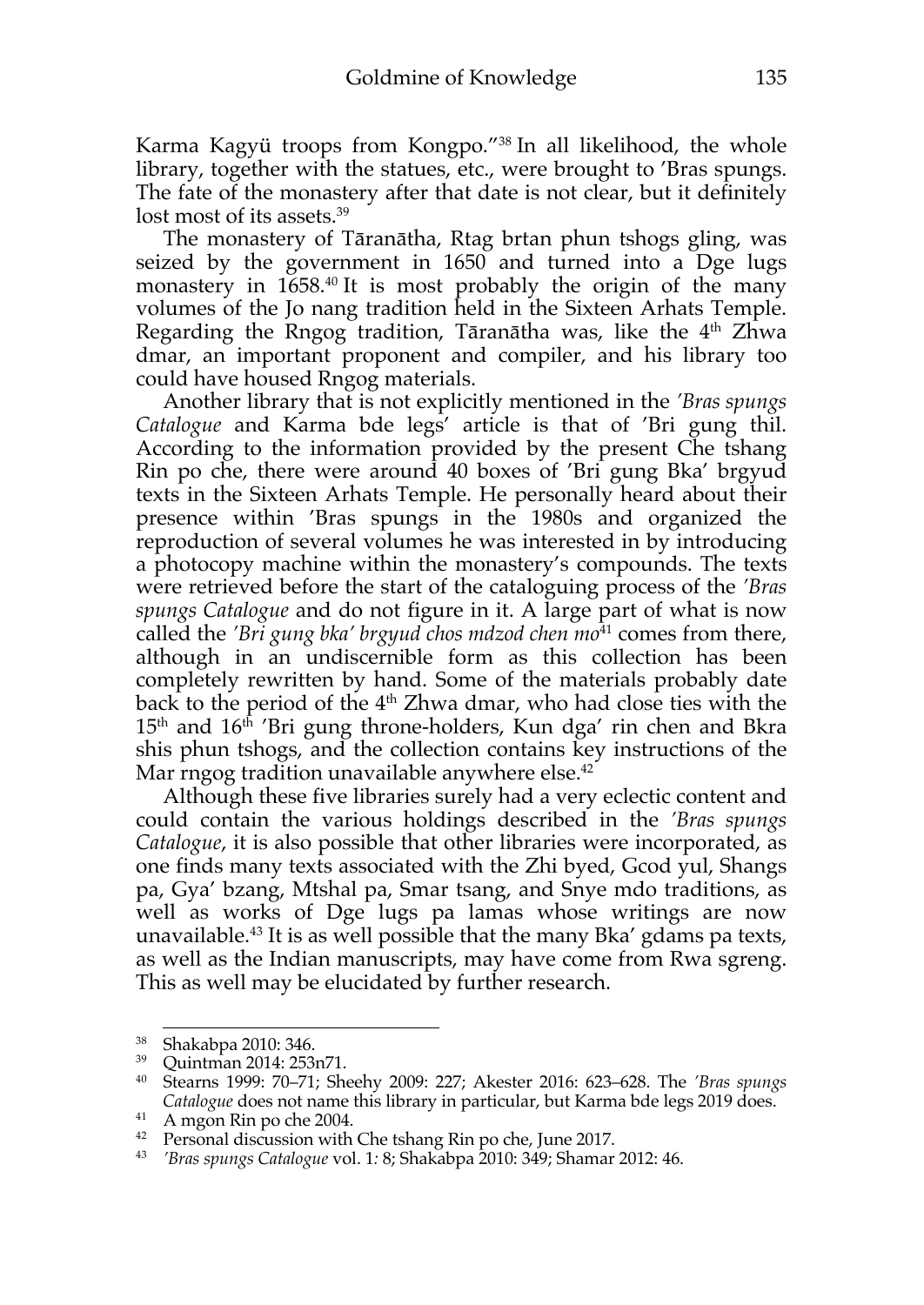#### *6. Conclusion*

Although many of the findings in this article are preliminary, my hope is that shedding some light on the collection of the Sixteen Arhats Temple may trigger further research and bring more clarity on the identity of the libraries seized, how they were incorporated in the new Sixteen Arhats Temple library and the whereabouts of the missing texts.

The descriptions of the state of the Sixteen Arhats Temple library in the late  $20<sup>th</sup>$  century show that it may correspond to the idea we have of a library, that is to say a place that holds a collection of books whose content is coherently organized (here in the way of Tibetan canonical collections). Although in this case, the aim was clearly more to preserve—or maybe to avoid the destruction?—than to spread. Whatever the intention of the creator of the book depository might have been, the fact remains that, somehow ironically, the seizing and disbanding of libraries in the  $17<sup>th</sup>$  century rescued many books from the destructions of the following centuries and, often, from oblivion. Most of the Rngog commentaries, for instance, are known only through copies conserved in the Sixteen Arhats Temple, and this is true as well for many Bka' gdams pa philosophical manuals, historical narratives and other Jo nang and Karma Bka' brgyud practice liturgies. In all likelihood, however, this is only the tip of the iceberg, and it is hoped that in the future many more treasuries may appear that will enrich our knowledge of  $pre-17<sup>th</sup>$ century Tibet.

## **Bibliography**

- A mgon Rin po che, ed. 2004. *'Bri gung bka' brgyud chos mdzod chen mo*  [The Great Dharma Treasury of the 'Bri gung Bka' brgyud]. 151 vols. Lhasa: n.p.
- Akester, Matthew. 2016. *Jamyang Khyentsé Wangpo's Guide to Central Tibet,* Chicago: Serindia Publications.
- *'Bras spungs Catalogue:* Dpal brtsegs bod yig dpe rnying zhib 'jug khang, ed. 2004. *'Bras spungs dgon du gzhugs su gsol ba'i dpe rnying dkar chag* [Catalogue of the Old Manuscripts Kept in 'Bras spungs Monastery]*.* 2 vols. Beijing: Mi rigs dpe skrun khang.

Chan, Victor. 1994. *Tibet Handbook*. Chico: Moon Publications.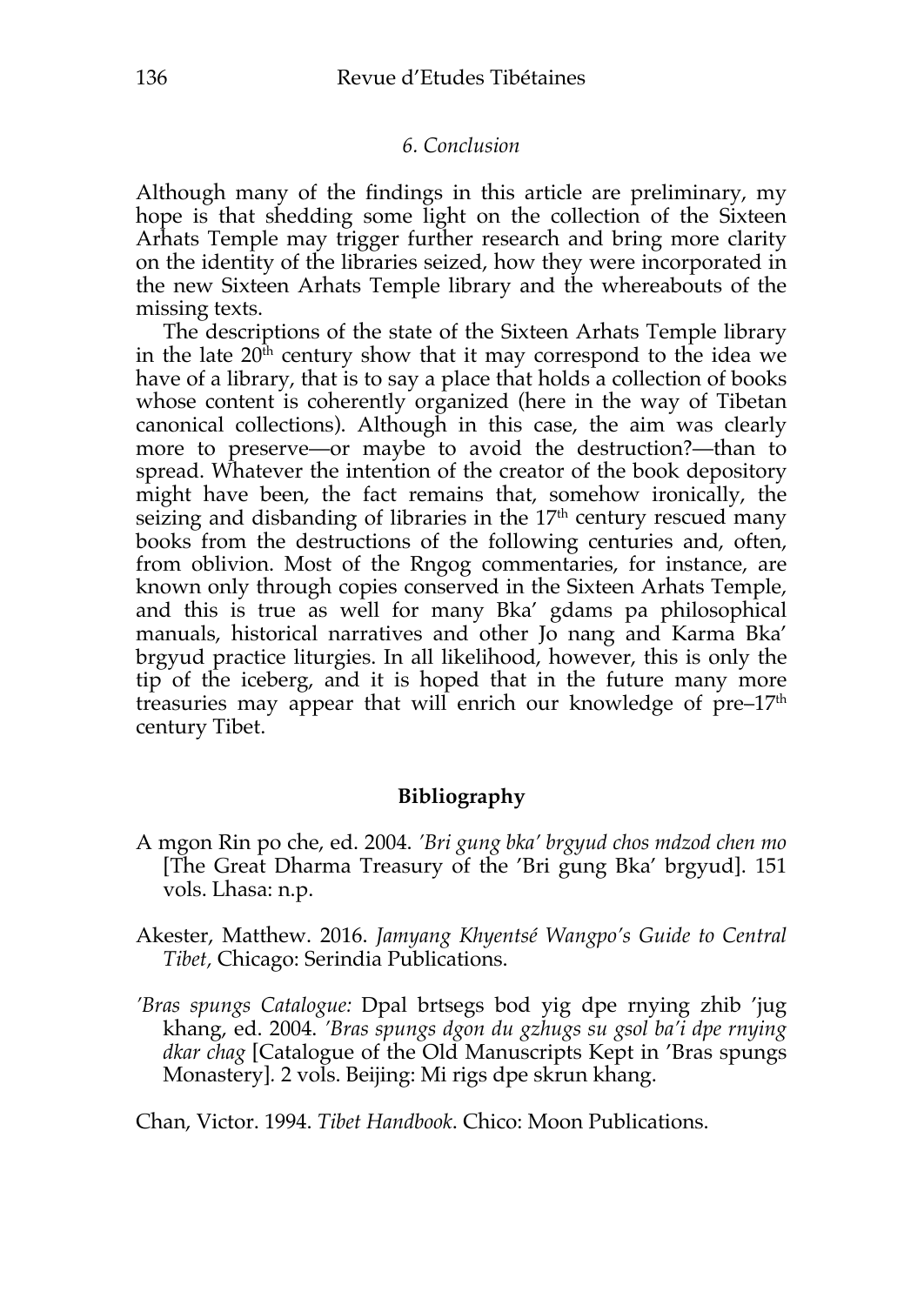- Czaja, Olaf. 2013. *Medieval Rule in Tibet. The Rlangs Clan and the Political and Religious History of the Ruling House of Phag mo gru pa*. Vienna: Verlag der österreichischen Akademie der Wissenschaften.
- Deleplanque, Jetsun. 2019. "From Tibet to Bhutan: The Life and Legacy of Tsang Khenchen Jamyang Palden Gyatso." In *Reasons and Lives in Buddhist Traditions: Studies in Honor of Matthew Kapstein*, edited by Dan Arnold, Cécile Ducher, and Pierre-Julien Harter, 147–159. Boston: Wisdom Publications.
- Dge 'dun blo gros. 1974. *'Bras spungs chos 'byung* [Religious History of 'Bras spungs]. Wiesbaden: Steiner.
	- –––––––. 2007. *Rngog chos skor phyogs bsgrigs* [Collection of Rngog Teachings]. 10 vols. Lhasa: Dpal brtsegs bod yig dpe rnying zhib 'jug khang.
	- –––––––. 2010. *Bod kyi lo rgyus rnam thar phyogs bsgrigs* [Collection of Tibetan Histories and Biographies]. 30 vols. Xining: Mtsho sngon mi rigs dpe skrun khang.
- Dpal brtsegs bod yig dpe rnying zhib 'jug khang*.* 2007. *Rngog chos skor phyogs bsgrigs* [Collection of Religious Teachings of the Rngog]*.* Beijing: Krung go'i bod rig pa dpe skrun khang.
- Ducher, Cécile. 2017. "A Lineage in Time: The Vicissitudes of the rNgog pa bka' brgyud from the  $11<sup>th</sup>$  through  $19<sup>th</sup>$  centuries." Ph.D. diss., the Ecole Pratique des Hautes Etudes, Paris.
- Fermer, Mathias. 2017. "Putting Yar rgyab on the Map." In *Fifteenth Century Tibet: Cultural Blossoming and Political Unrest*, edited by Volker Caumanns and Marta Sernesi, 63–96. Nepal: Lumbini International Research Institute.
- Goldstein, Melvyn C. 1998. "The Revival of Monastic Life in Drepung Monastery." In B*uddhism in Contemporary Tibet: Religious Revival and Cultural Identity*, edited by Melvyn C. Goldstein and Matthew T. Kapstein, 15–52. Berkeley: University of California Press.
- Henss, Michael. 2014. *Cultural Monuments of Tibet.* 2 vols. London: Prestel.

Kano, Kazuo. 2007. "A Critical Edition of rNgog Blo ldan shes rab's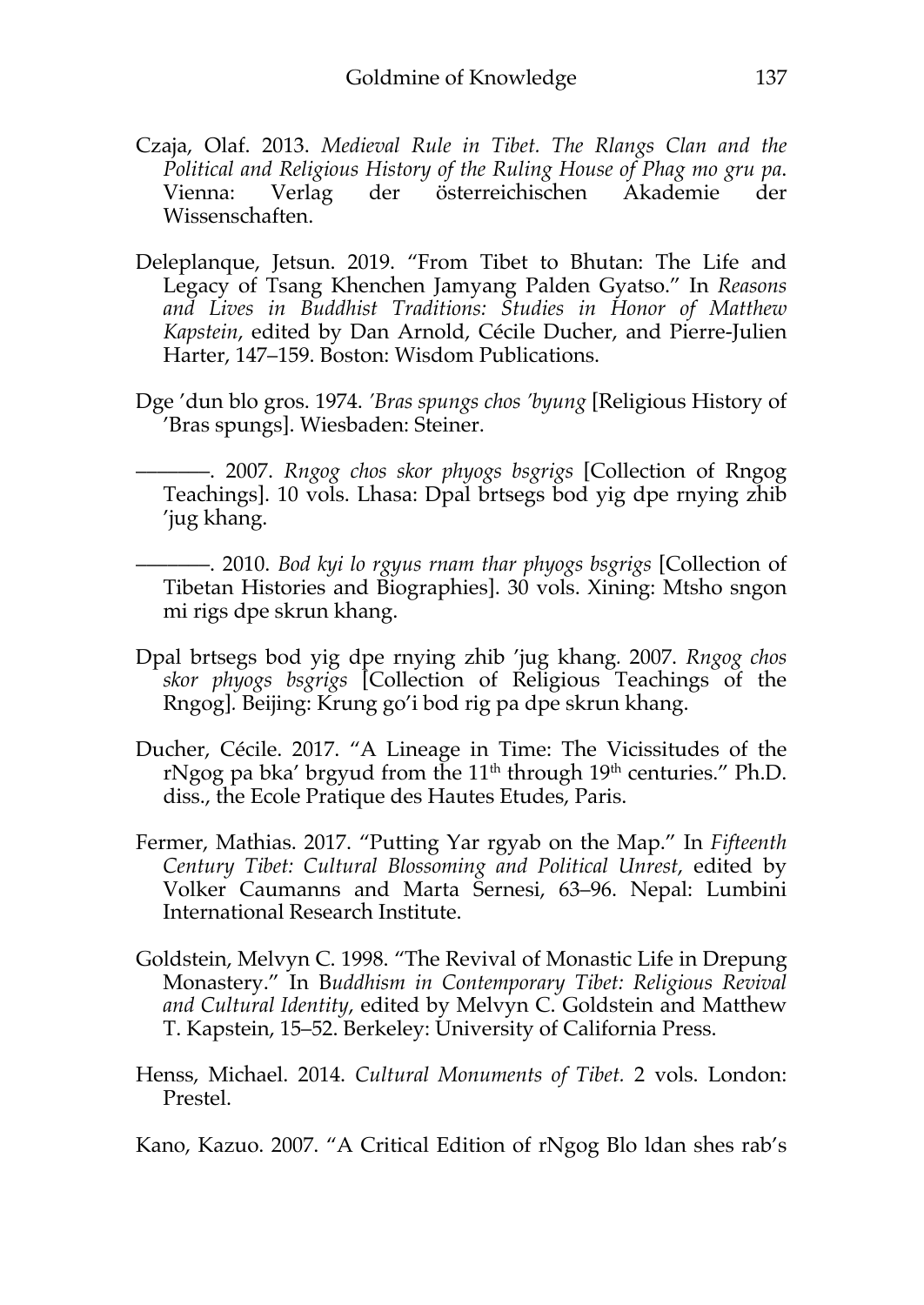sPring yig bdud rtsi'i thig le." *Mikkyōbunka Kenkyūjokiyō*, n°20, 1– 50.

- Kapstein, Matthew. 2006. *The Tibetans*. Oxford: Blackwell Publications.
- Karma bde legs. 2019. "Mthong thos myong gsum las byung ba'i 'bras spungs dpe mdzod kyi ngo sprod mdor bsdus" [Short Introduction to the 'Bras spungs Library According to What I Have Seen, Heard and Experienced]. *Tsanpo* (April 3, 2019). Accessed November 9, 2019. https://www.tsanpo.com/forum/ 30037.html.
- *Potala Catalogue*: Pho brang po ta la do dam khru'u rig dngos zhib 'jug khang, ed. 2007. *Pho brang po ta lar tshags pa'i bka' brgyud pa'i gsung 'bum dkar chag* [Catalogue of Bka' brgyud Collections Held in the Potala Palace]. Lhasa: Bod ljongs mi dmangs dpe skrun khang.
- Phur bu lcog Ngag dbang byams pa (1682–1762). 1970. *Grwa sa chen po bzhi dang rgyud pa stod smad chags tshul pad dkar 'phreng ba*, *Dkar chag khag gsum* [The Rosary of White Lotuses: Holdings of the Four Great Seats and of the Upper and Lower Tantric Colleges; Three Catalogues]. New Delhi: Gedan Sungrab Minyam Gyunphel. BDRC: W4CZ2732.
- Quintman, Andrew. 2014. *The Yogin and the Madman: Reading the Biographical Corpus of Tibet's Great Saint Milarepa*. New York: Columbia University Press.
- Shakabpa Tsepon Wangchuk Deden. 2010. *One Hundred Thousand Moons: An Advanced Political History of Tibet*. Translated by Derek F. Maher. Leiden: Brill.
- Shamar Rinpoche. 2012. *A Golden Swan in Turbulent Waters: The Life and Times of the Tenth Karmapa Choying Dorje*. Lexington: Bird of Paradise Press.
- Sheehy, Michael R. 2009. "A Lineage History of Vajrayoga and Tantric Zhentong from the Jonang Kālacakra Practice Tradition." In *As Long As Space Endures: Essays on the Kālacakra Tantra*, edited by Edward E. Arnold, 219–235. Ithaka: Snow Lion Publications.